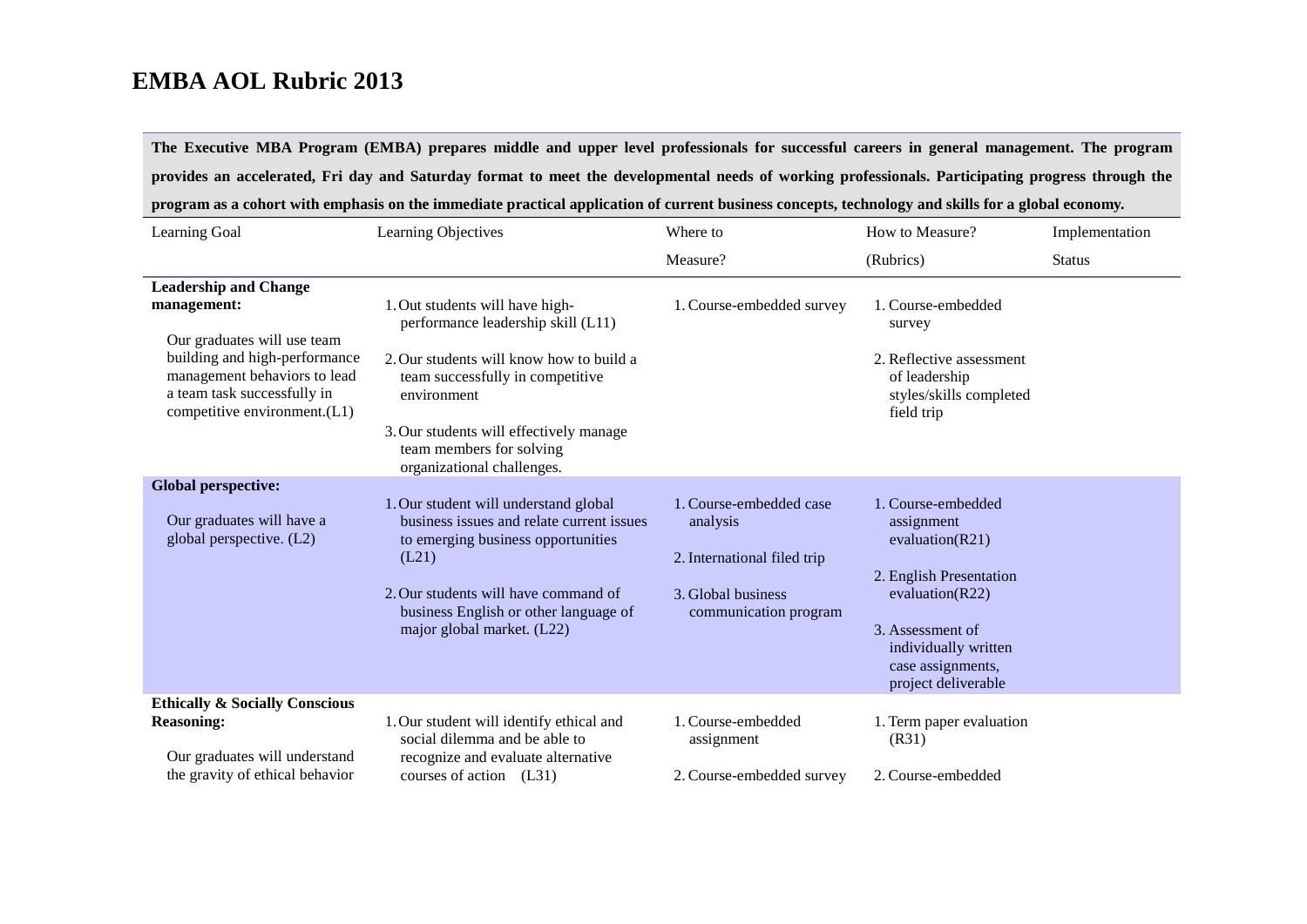| and corporate social<br>responsibility. (L3)                                                       | 2. Our students will know the professional<br>code of conduct within their discipline<br>(L32) |                                     | survey $(R32)$                                                            |
|----------------------------------------------------------------------------------------------------|------------------------------------------------------------------------------------------------|-------------------------------------|---------------------------------------------------------------------------|
| <b>Strategic Thinking &amp; Cross-</b>                                                             |                                                                                                |                                     |                                                                           |
| disciplinary Competency:                                                                           | 1. Our student will use appropriate<br>analytical techniques to solve business                 | 1. Course-embedded<br>assignment    | 1. Project Report (R41)                                                   |
| Our graduates will be able to                                                                      | problems and will demonstrate the                                                              |                                     | 2. Assessment of                                                          |
| strategically analyze business<br>cases and integrate different<br>disciplines in solving business | ability of sound business judgment<br>$(L41)$ .                                                | 2. Course-embedded case<br>analysis | individual written case<br>assignments, projects,<br>and other analytical |
| problems. $(L4)$                                                                                   | 2. Our students will synthesize different<br>discipline areas $(L42)$                          |                                     | assignments                                                               |
|                                                                                                    |                                                                                                |                                     | 3. Case study exercise                                                    |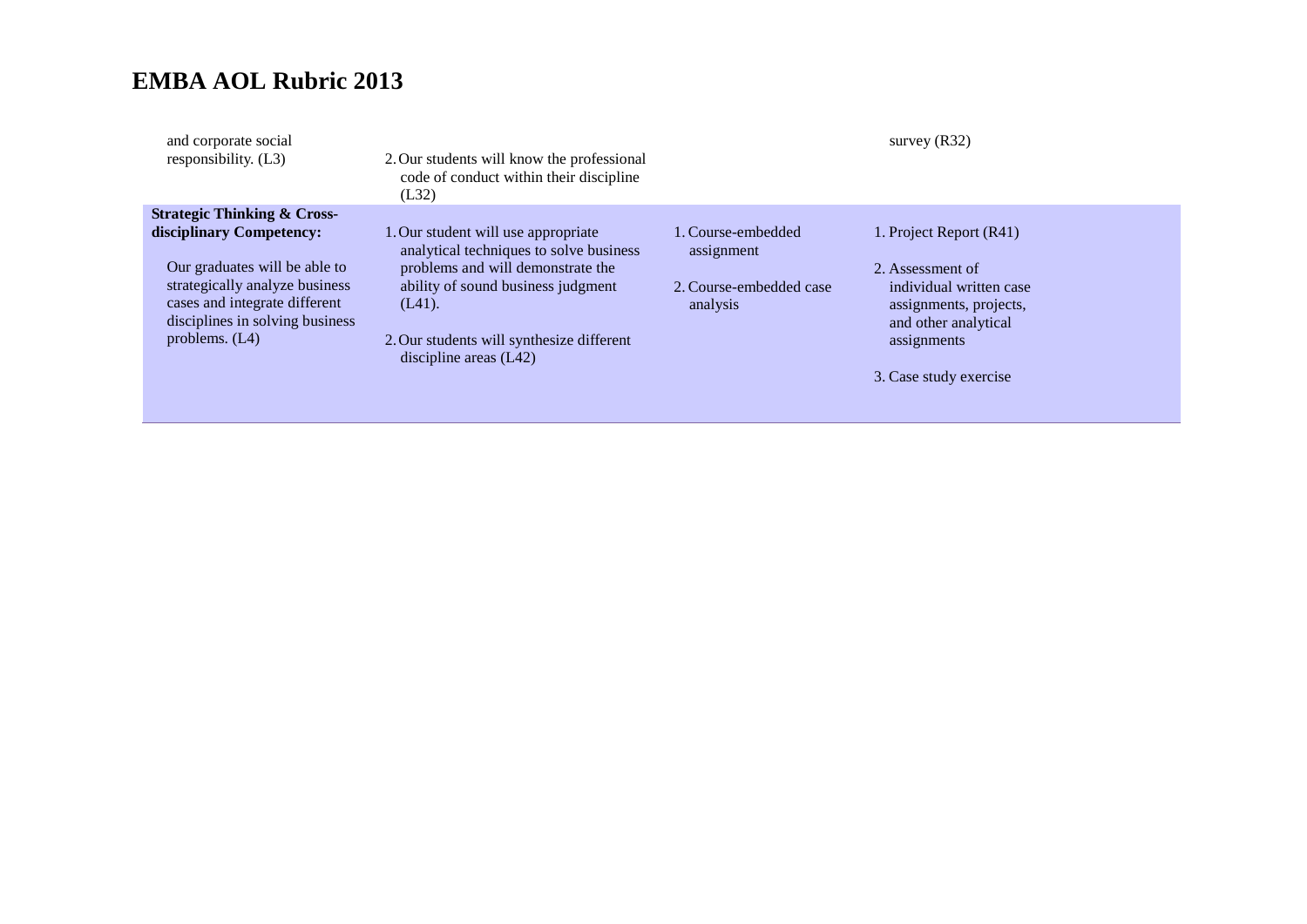**Rubrics to assess achievements of learning objectives**

**L1. Leadership and teamwork: Our graduates will use team building and high-performance management behaviors to lead a team task successfully in competitive environment.**

|                                | Performance Levels                         |                                             |                                           |
|--------------------------------|--------------------------------------------|---------------------------------------------|-------------------------------------------|
| <b>Traits</b>                  | (Fails to Meet Expectations)               | 2 (Meets Expectations)                      | 3 (Exceeds Expectations)                  |
| 1. Confidence                  | Gives an impression of reluctance or       | Looks comfortable and confident in          | Uses strong verbal and non verbal         |
|                                | uncertainty about exercising leadership    | exercising leadership duties                | behavior to convey authority and          |
|                                |                                            |                                             | concern                                   |
| 2. Balance between task        | Focuses exclusively on task to be          | Balances the need for task accomplishment   | Assigns tasks to members whose            |
| and interpersonal<br>relations | accomplished without regard to the people  | with the needs of individuals in the group. | unique talents contribute directly to the |
|                                | or focuses exclusively on interpersonal    |                                             | task. Uses positive reinforcement.        |
|                                | relations without regard to task           |                                             | Delegates as needed.                      |
| 3. Ability to listen           | Asks for ideas or suggestions but neglects | Listens actively and shows understanding by | Provides summary of important             |
|                                | to consider them.                          | paraphrasing or by acknowledging and        | discussions at regular intervals          |
|                                |                                            | building on others' ideas.                  |                                           |
| 4. Agenda                      | Has an incomplete or vague agenda for the  | Has a clear agenda for the group            | Circulates a prepared agenda in           |
|                                | group                                      |                                             | advance                                   |

**L11. Out students will have high-performance leadership skill**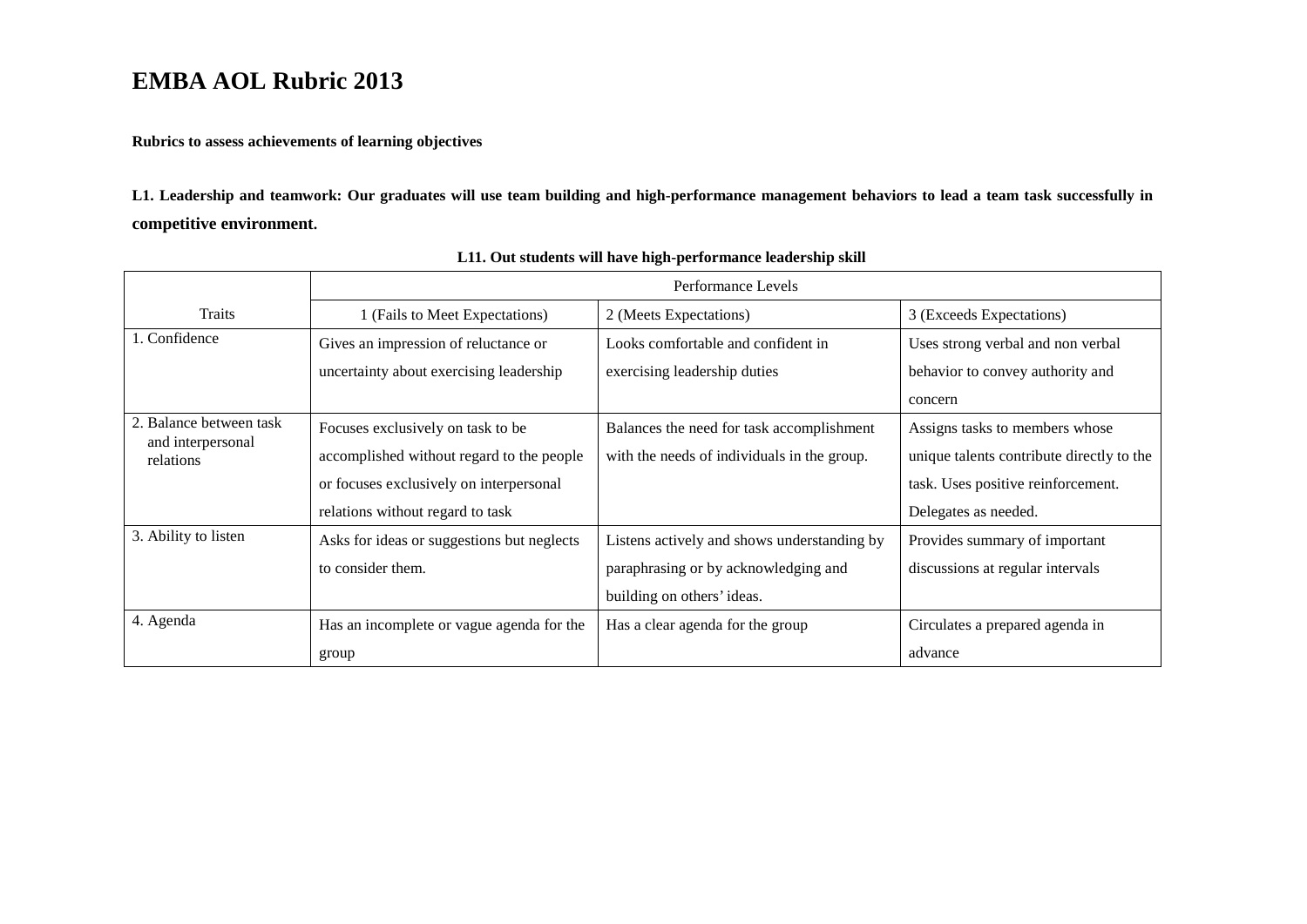|                         | Performance Levels                        |                                           |                                             |
|-------------------------|-------------------------------------------|-------------------------------------------|---------------------------------------------|
| Traits                  | 1 (Fails to Meet Expectations)            | 2 (Meets Expectations)                    | 3 (Exceeds Expectations)                    |
| 1. Commitment           | Seems reluctant to engage fully in        | Consistently demonstrates commitment to   | Follows up on ideas and suggestions from    |
|                         | discussions and task assignments          | the project by being prepared for each    | previous meetings and reports findings to   |
|                         |                                           | group meeting                             | the group                                   |
| 2. Balance between task | Focuses exclusively on task to be         | Balances the need for task                | Volunteers to assist others and shares      |
| and interpersonal       | accomplished without regard to team       | accomplishment with the needs of          | information openly                          |
| relations               | member or focuses exclusively on          | individuals in the group                  |                                             |
|                         | interpersonal relations without regard to |                                           |                                             |
|                         | task                                      |                                           |                                             |
| 3. Contributions        | Does not offer ideas or suggestions that  | Frequently offers helpful ideas or        | Listens actively and shows understanding    |
|                         | contribute to problem solving             | suggestions                               | by paraphrasing or by acknowledging and     |
|                         |                                           |                                           | building on others' ideas                   |
| 4. Stays on track       | Takes the group off track by initiating   | Introduces suggestions and ideas that are | Uses tact and diplomacy to alert group that |
|                         | conversations or discussions unrelated to | relevant to the task                      | focus has strayed from the task at hand     |
|                         | the task                                  |                                           |                                             |

### **L12. Our students will know how to build a team successfully.**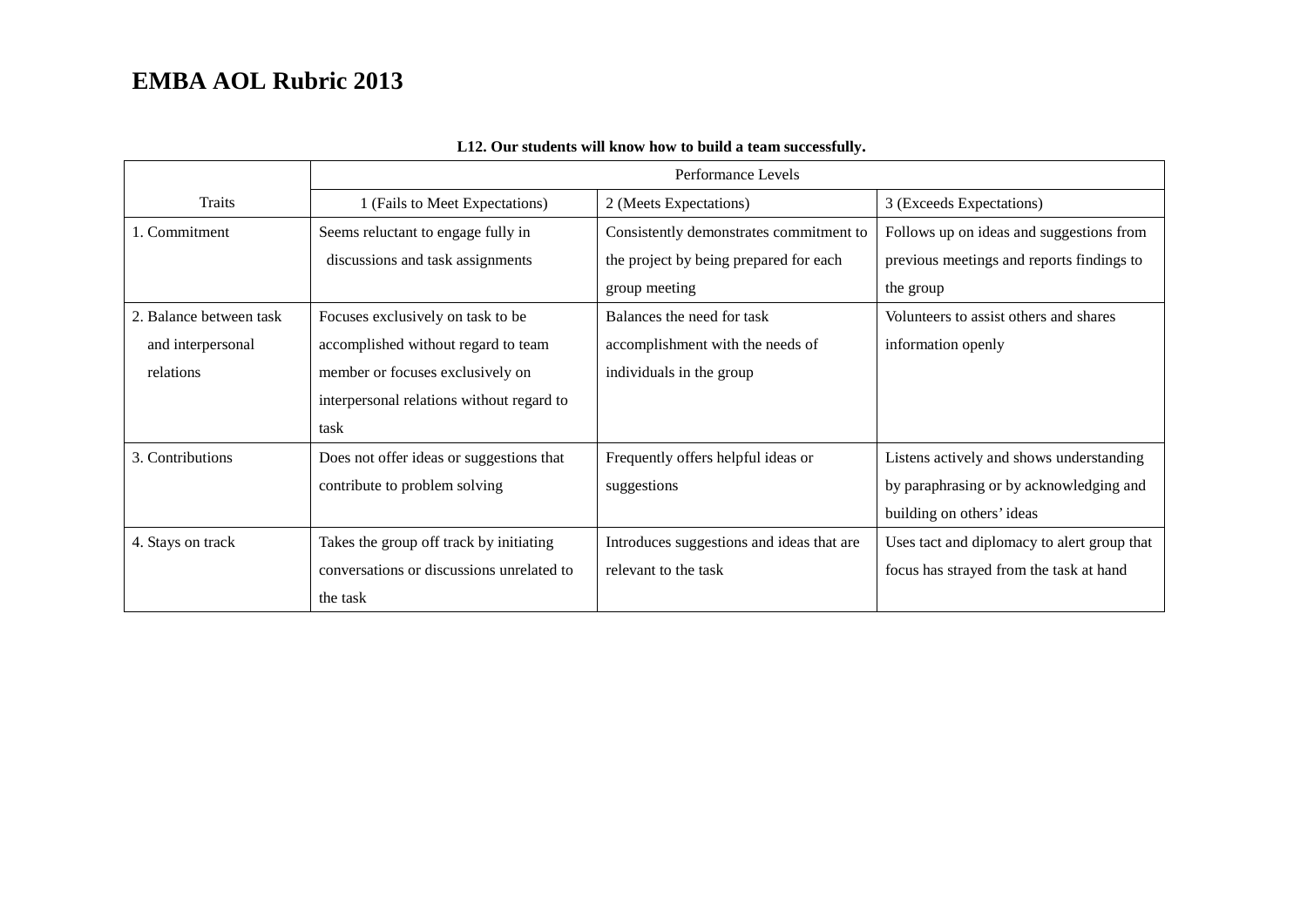#### **L13. Our students will effectively manage team members for solving organizational challenges.**

|                              | Performance Levels                    |                                         |                                             |
|------------------------------|---------------------------------------|-----------------------------------------|---------------------------------------------|
| Traits                       | 1 (Fails to Meet Expectations)        | 2 (Meets Expectations)                  | 3 (Exceeds Expectations)                    |
| I Ability to clearly specify | Fails to adequately address change    | Address change management issues with   | Adequately address is the risks associated  |
| team focus in responding to  | management issues; risks associated   | uncertainties                           | with uncertainties                          |
| organizational challenge     | with uncertainties                    |                                         |                                             |
| 2. Creative solution finding | Selection solve problem state in main | Selection meets all objectives and      | Selection meet all objective with their own |
| in responding to             | objective using regular way           | maximize solutions to all problems with | and innovative way                          |
| organizational challenge     |                                       | their own way                           |                                             |
| 3. Feasibility               | Not a viable business opportunity     | People willing to invest \$\$ in the    | Represent exceptional market potential and  |
|                              |                                       | opportunity                             | exclusivity                                 |

#### **L2. Global Perspective: Our graduates will have a global perspective.**

#### **L21. Our students will define global business issues and relate these to emerging business opportunities**

|                              | Performance Levels                       |                                           |                                               |
|------------------------------|------------------------------------------|-------------------------------------------|-----------------------------------------------|
| <b>Traits</b>                | 1 (Fails to Meet Expectations)           | 2 (Meets Expectations)                    | 3 (Exceeds Expectations)                      |
| 1. Identification of global  | No or incomplete identification of some  | Some identification of most of the        | Clear and detailed identification of relevant |
| issues                       | or all of the following relevant global  | relevant issues                           | <i>issues</i>                                 |
|                              | issues: economic, cultural, legal,       |                                           |                                               |
|                              | demographic                              |                                           |                                               |
| 2. Analysis of global issues | No analysis of impact of relevant global | Some analysis of impact of global issues; | Clear, accurate and detailed analysis of      |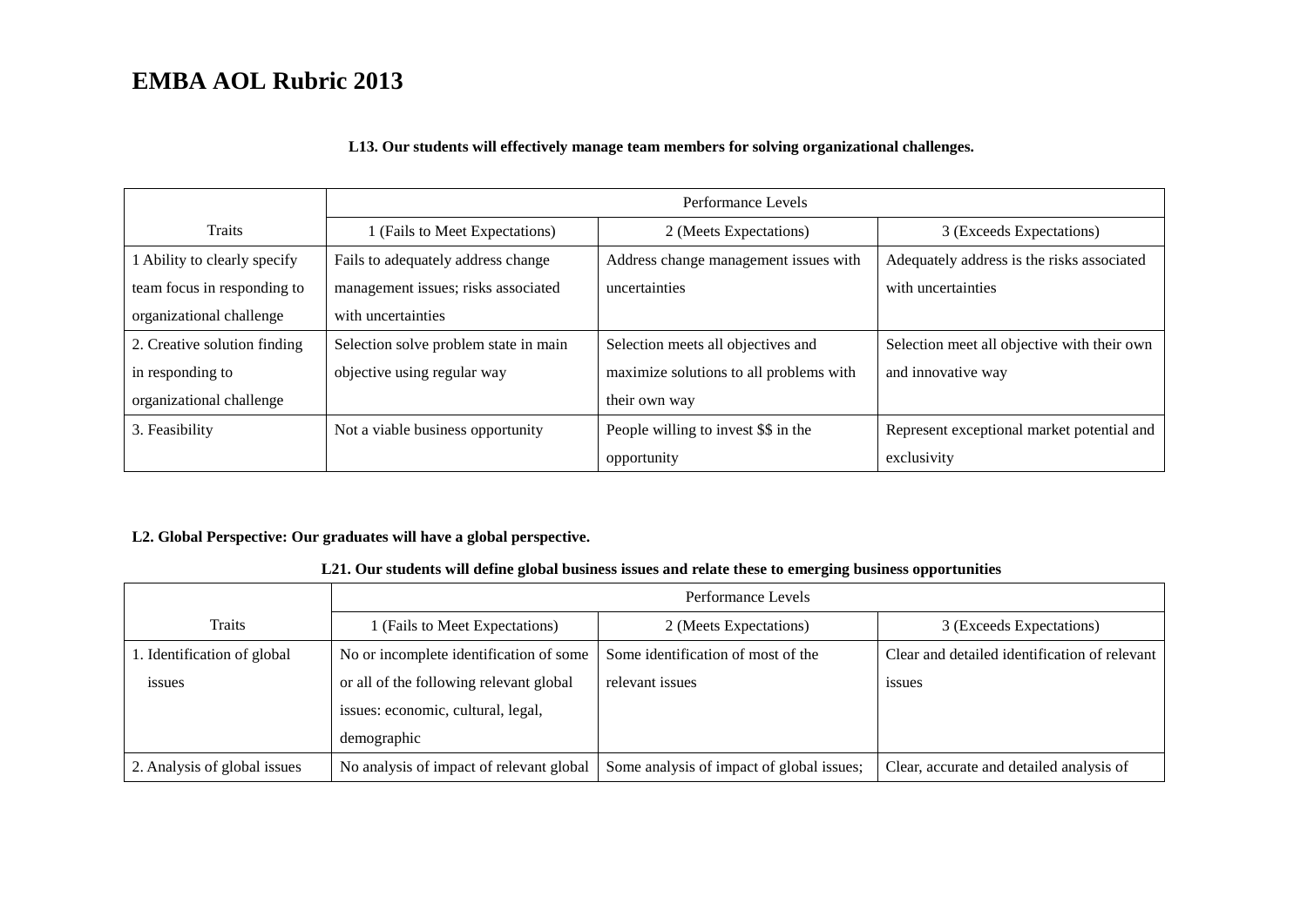|                               | issues; erroneous analysis of impact     | some inaccuracies in analysis            | impact of relevant global issues          |
|-------------------------------|------------------------------------------|------------------------------------------|-------------------------------------------|
| 3. Application of analysis to | No application of analysis to specific   | Some application of analysis to specific | Clear application of analysis to global   |
| global business situation     | global business situation; incorrect     | global business situation, weak          | business situation; valid conclusions and |
|                               | conclusions or recommendations made.     | conclusions or recommendations made      | good recommendations given                |
| 4. Cultural differences       | Fails to adjust for cultural differences | Some consideration given to cultural     | Extensive consideration given to cultural |
|                               |                                          | differences                              | differences, including appropriate        |
|                               |                                          |                                          | modification of communication             |

| L22. Our students will have command of business English or other language of major global market |  |
|--------------------------------------------------------------------------------------------------|--|
|--------------------------------------------------------------------------------------------------|--|

|                  | Performance Levels                       |                                          |                                            |
|------------------|------------------------------------------|------------------------------------------|--------------------------------------------|
| <b>Traits</b>    | 1 (Fails to Meet Expectations)           | 2 (Meets Expectations)                   | 3 (Exceeds Expectations)                   |
| 1. Knowledge     | A few of the required elements           | Some of the required elements            | Most of the required elements (vocabulary, |
|                  | (vocabulary, structures, and/or cultural | (vocabulary, structures, and/or cultural | structure, and/or cultural context) are    |
|                  | context) are complete and correct.       | context) are complete and correct.       | complete and correct.                      |
|                  |                                          |                                          |                                            |
| 2. Comprehension | The response shows little understanding  | The response shows some understanding    | The response for the most part shows       |
|                  | of main ideas and/or details             | of main ideas and details.               | understanding of main ideas and most       |
|                  |                                          |                                          | details.                                   |
| 3. Communication | The communication skills and             | The communication skills and strategies  | The communication skills and strategies    |
|                  | strategies are minimally evident,        | are somewhat complete, appropriate       | are mostly complete, appropriate and       |
|                  | appropriate, and/or correct.             | and/or correct.                          | correct.                                   |
|                  |                                          |                                          |                                            |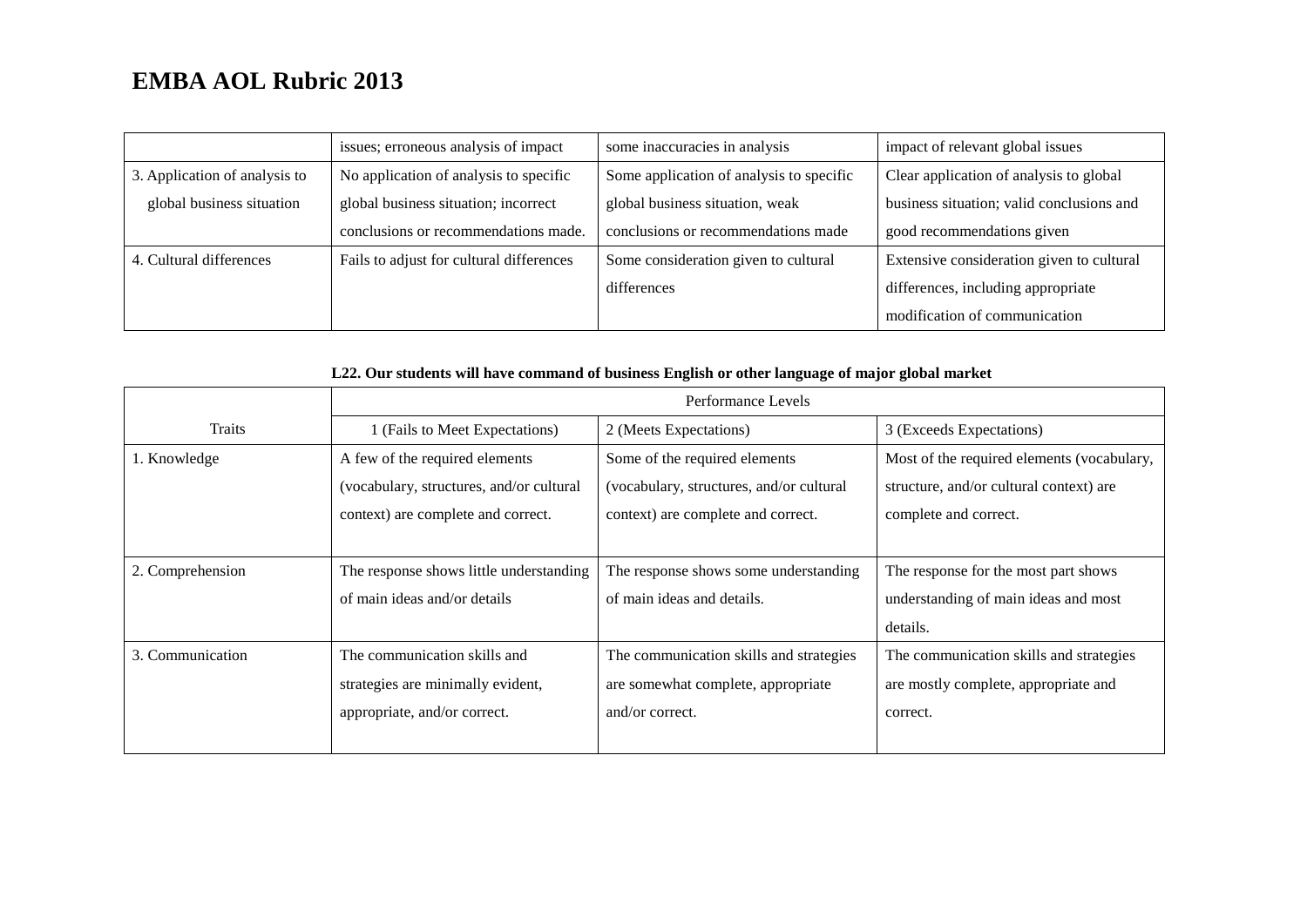**L3. Ethically & Socially Conscious Reasoning: Our graduates will understand the gravity of ethical behavior and corporate social responsibility**

|                               | Performance Levels                         |                                            |                                              |
|-------------------------------|--------------------------------------------|--------------------------------------------|----------------------------------------------|
| <b>Traits</b>                 | 1 (Fails to Meet Expectations)             | 2 (Meets Expectations)                     | 3 (Exceeds Expectations)                     |
| 1. Identifies Dilemma         | Has a vague idea of what the dilemma       | Identifies<br>the<br>dilemma,<br>including | Describes the dilemma in detail having       |
|                               | is and is uncertain what must be           | pertinent facts, and ascertains what must  | gathered pertinent facts. Ascertains exactly |
|                               | decided in individual or business          | be decided in individual or business       | what must be decided in individual or        |
|                               | behavior                                   | behavior                                   | business behavior                            |
| 2. Stakeholders Consideration | Fails to recognize all stakeholders or     | Recognizes stakeholders and explores       | Recognizes all stakeholders and fully        |
|                               | explores consequences and                  | some of the consequences and               | explores consequences and                    |
|                               | threats/opportunities                      | threats/opportunities fairly effectively   | threats/opportunities                        |
|                               | ineffectively                              |                                            |                                              |
| 3. Options development        | Failed to identify all of the relevant and | Identified most of the relevant practical  | Correctly identified all of the relevant     |
|                               | practical options                          | options, but overlooked some related       | practical options and all of the related     |
|                               |                                            | conceptual problems and issues             | conceptual problems and issues               |
| 4. Options Evaluation         | Failed to provide weightings of various    | Provided some evaluation of ethical and    | Provided appropriate and defensible          |
|                               | ethical and social arguments and           | social reasons and arguments, but          | evaluations for all relevant arguments       |
|                               | reasons                                    | overlooked important factual or logical    | noting wherever necessary factual            |
|                               |                                            | errors in some reasons                     | assumptions, logical errors, or conceptual   |
|                               |                                            |                                            | confusions.                                  |
| 5. Decision and Action        | Has<br>difficulty<br>identifying<br>and    | Formulates an implementation plan that     | Formulates an implementation plan that       |
|                               | appropriate course of action<br>from       | delineates the execution of the decision   | delineates the execution of the decision     |
|                               | among options                              |                                            | and that evidences a thoughtful reflection   |

#### **L31. Our students will identify ethical and social dilemma and be able to recognize and evaluate alternative courses of action.**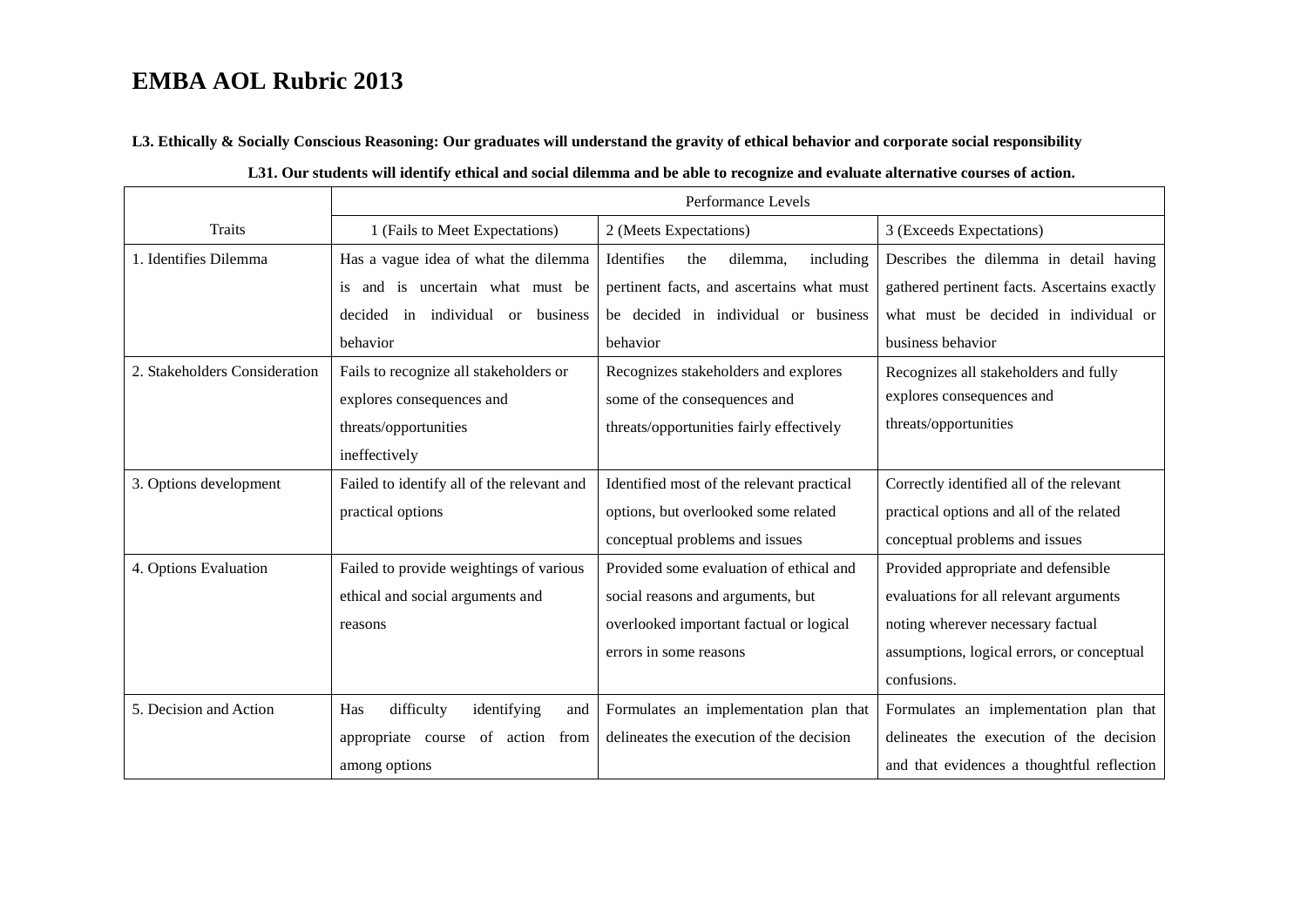| on.<br>. .<br>1 г<br>. .<br><br>,,,,<br>,,, |  |  |
|---------------------------------------------|--|--|
|                                             |  |  |

#### **L32. Our students will know the professional code of conduct within their discipline**

|                  | Performance Levels                      |                                          |                                            |
|------------------|-----------------------------------------|------------------------------------------|--------------------------------------------|
| Traits           | 1 (Fails to Meet Expectations)          | 2 (Meets Expectations)                   | 3 (Exceeds Expectations)                   |
| 1. Importance    | Somewhat appreciates the importance     | Mostly appreciates the importance to     | Fully appreciates the importance of        |
|                  | of keeping professional code of conduct | keep professional code of conduct        | keeping professional code of conduct.      |
|                  |                                         |                                          |                                            |
| 2. Understanding | Somewhat understands the detailed       | Mostly understands the detailed contents | Fully understands the detailed contents of |
|                  | contents of professional code of        | of professional code of conduct          | professional code of conduct.              |
|                  | conduct                                 |                                          |                                            |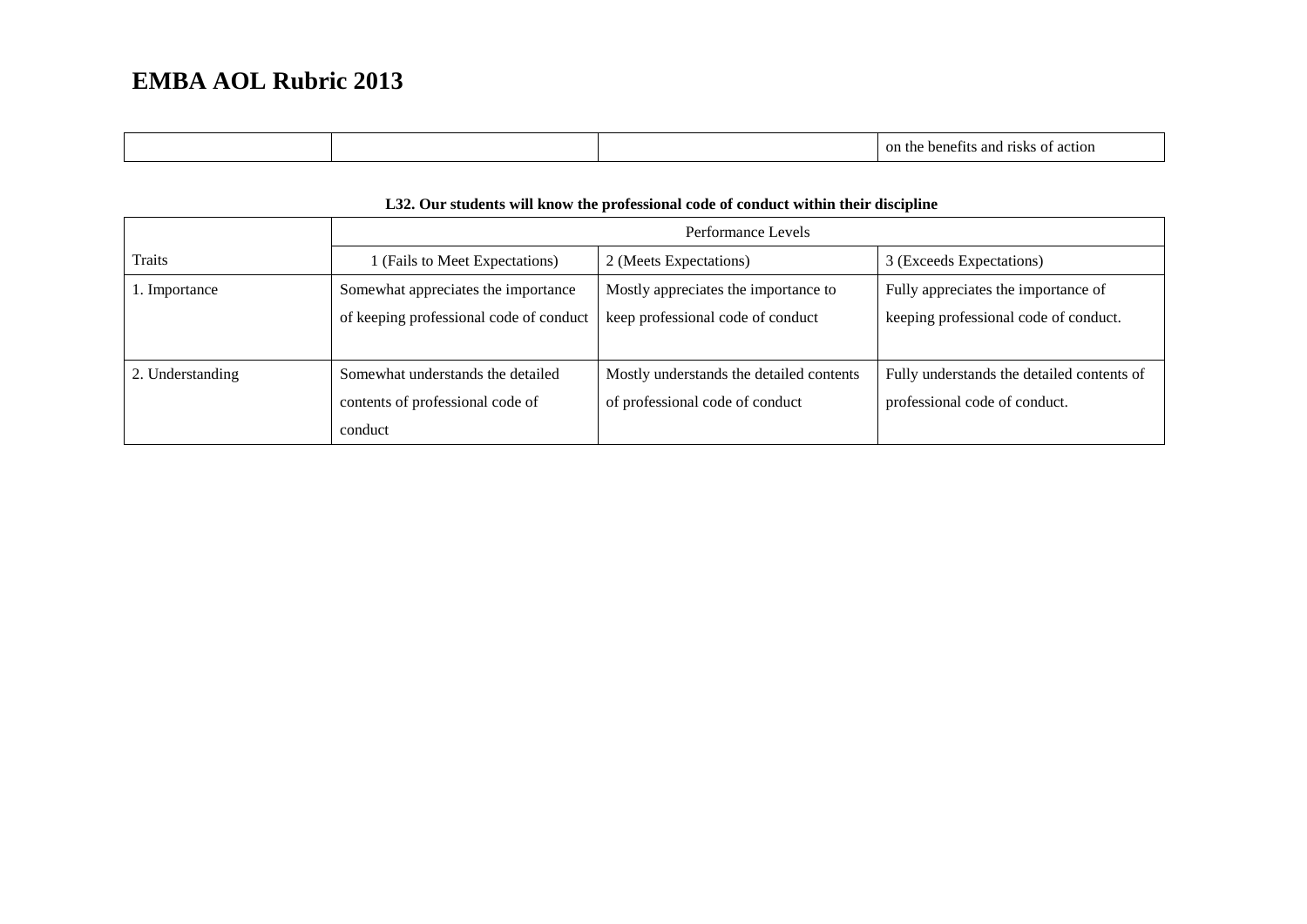**L4. Strategic Thinking & Cross-disciplinary Competency: Our graduates will be able to strategically analyze business cases and integrate different disciplines in solving business problems.** 

|                               | Performance Levels                         |                                            |                                              |
|-------------------------------|--------------------------------------------|--------------------------------------------|----------------------------------------------|
| <b>Traits</b>                 | 1 (Fails to Meet Expectations)             | 2 (Meets Expectations)                     | 3 (Exceeds Expectations)                     |
| 1. Factual knowledge          | Shows little knowledge of case facts,      | Shows solid understanding of case facts    | Shows through grasp of case facts and        |
|                               | makes factual mistakes                     |                                            | offers additional factual knowledge about    |
|                               |                                            |                                            | company or industry                          |
| 2. Application of strategic   | Misuses strategic analysis tools,          | Appropriately strategic analysis tools,    | Shows strong understanding and               |
| analytical Tools              | concepts, and techniques                   | concepts, and techniques                   | application of strategic analysis tools,     |
|                               |                                            |                                            | concepts, and techniques                     |
| 3. Application of financial   | Fails to incorporate financials into case  | Shows knowledge of ratios and trend        | Applies ratios and trend analysis to         |
| analysis                      | analysis or shows only limited attempts    | analysis; demonstrates understanding of    | develop sound judgments about company        |
|                               | to understand financials                   | firm's financial standing                  | situation and prospects; presents financial  |
|                               |                                            |                                            | analysis professionally                      |
| 4. Identification of case     | Neglects to identify case issues;          | Clearly identifies the key issues in the   | Develops a well-integrated statement of      |
| problems/issues               | recounts facts of case with little         | case and demonstrates understanding of     | the complex issues of the case and           |
|                               | analysis                                   | company's decision situation               | demonstrates understanding of situation      |
| 5. Generation of alternatives | Identifies weak or infeasible              | Generates 2 or 3 feasible alternatives for | Develops 2 or 3 insightful alternatives for  |
|                               | alternatives with little attention to case | resolving the key issues of the case       | resolving the issues; offers specificity and |
|                               | issues                                     |                                            | originality                                  |
| 6. Recommendations            | Offers weak recommendations or pays        | Provides well-reasoned recommendations     | Integrates alternatives into a well-         |
|                               |                                            | that follow from the preceding analysis    | developed action plan; offers specificity,   |

**L41. Our students will use appropriate analytical techniques to solve business problems and will demonstrate the ability of sound business judgment.**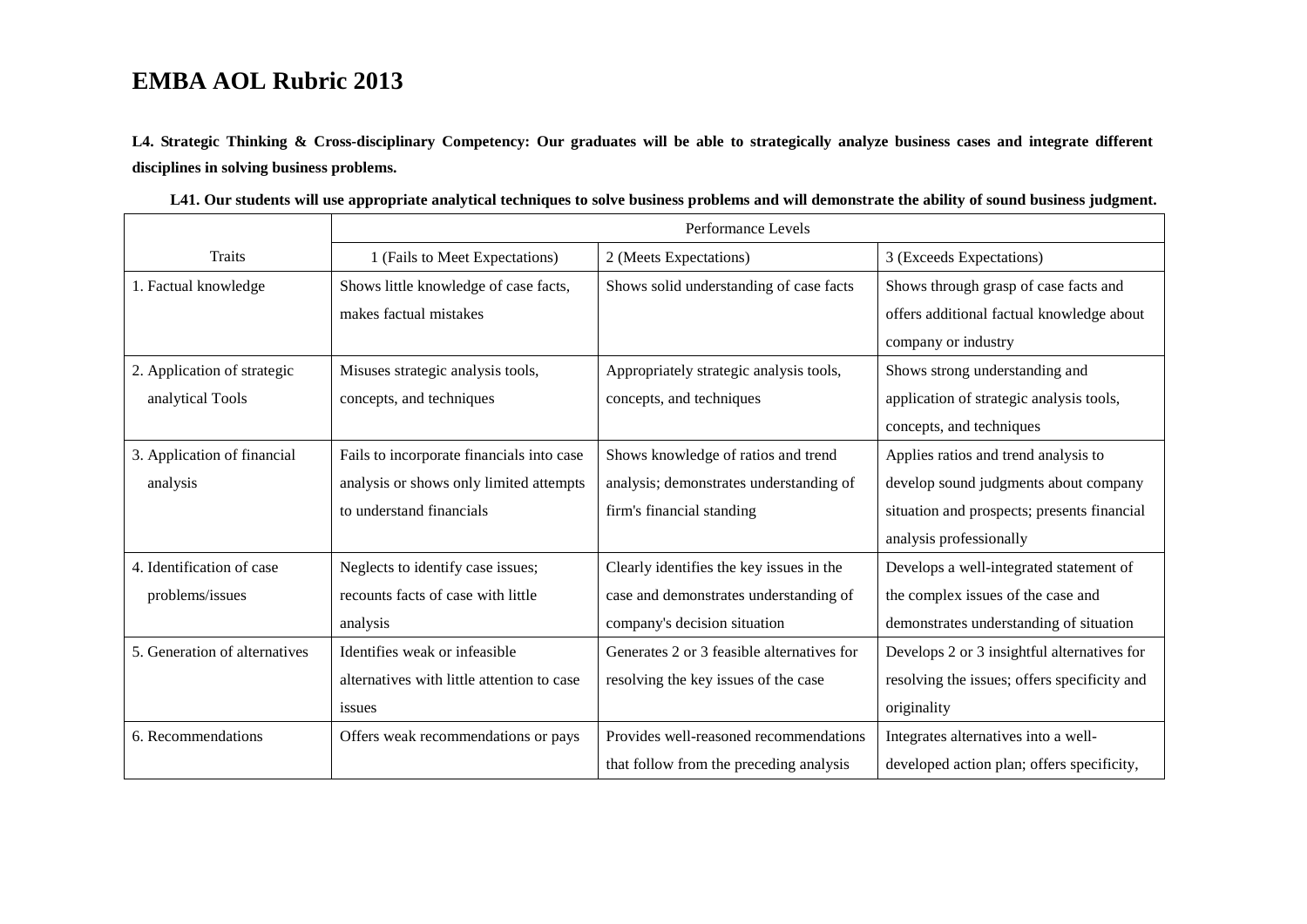|                      | little attention to addressing case issues | and clearly address case issues; no    | priorities, and sequencing of actions    |
|----------------------|--------------------------------------------|----------------------------------------|------------------------------------------|
|                      |                                            | surprises                              |                                          |
| 7. Business judgment | Shows little attention to presenting       | Provides good arguments backed up with | Provides strong rationale and convincing |
|                      | sound arguments or backing up ideas        | factual knowledge, analysis, and       | arguments throughout; demonstrates sound |
|                      | with analysis; offers "I think"            | persuasive rationale                   | business judgment                        |
|                      | statements                                 |                                        |                                          |

|                             | Performance Levels                       |                                               |                                              |
|-----------------------------|------------------------------------------|-----------------------------------------------|----------------------------------------------|
| Traits                      | 1 (Fails to Meet Expectations)           | 2 (Meets Expectations)                        | 3 (Exceeds Expectations)                     |
| 1. Consideration            | Deals only with a single perspective     | Begins to relate alternative views from       | Addresses perspectives noted previously,     |
|                             | and fails to discuss possible            | other disciplines to qualify analysis.        | and additional diverse perspectives other    |
|                             | perspectives from other disciplines.     |                                               | disciplines to qualify analysis.             |
| 2. Management principle     | Lacks understanding of basic             | Shows clear comprehension of basic            | Integrates and applies basic management      |
|                             | management principles and strategic      | management principles and strategic           | principles and strategic thinking approach   |
|                             | thinking approach                        | thinking approach.                            | across multiple disciplines.                 |
| 3. Discipline knowledge     | Does not incorporate appropriate         | Somewhat applies appropriate                  | Clearly and reflectively applies appropriate |
|                             | argumentation and methodology of         | argumentation and methodology of other        | argumentation and methodology of other       |
|                             | other disciplines                        | disciplines                                   | disciplines                                  |
| 4. Intellectual sensitivity | Does not yet demonstrate intellectual    | Somewhat Demonstrates intellectual            | Demonstrates a high degree of intellectual   |
|                             | acuity, imagination, and sensitivity.    | acuity, imagination, and sensitivity.         | acuity, imagination, and sensitivity.        |
| 5. Horizontal synthesis     | Does not yet integrate interdisciplinary | Partially integrates interdisciplinary skills | Successfully integrates interdisciplinary    |

### **L42. Our students will synthesize different discipline areas.**